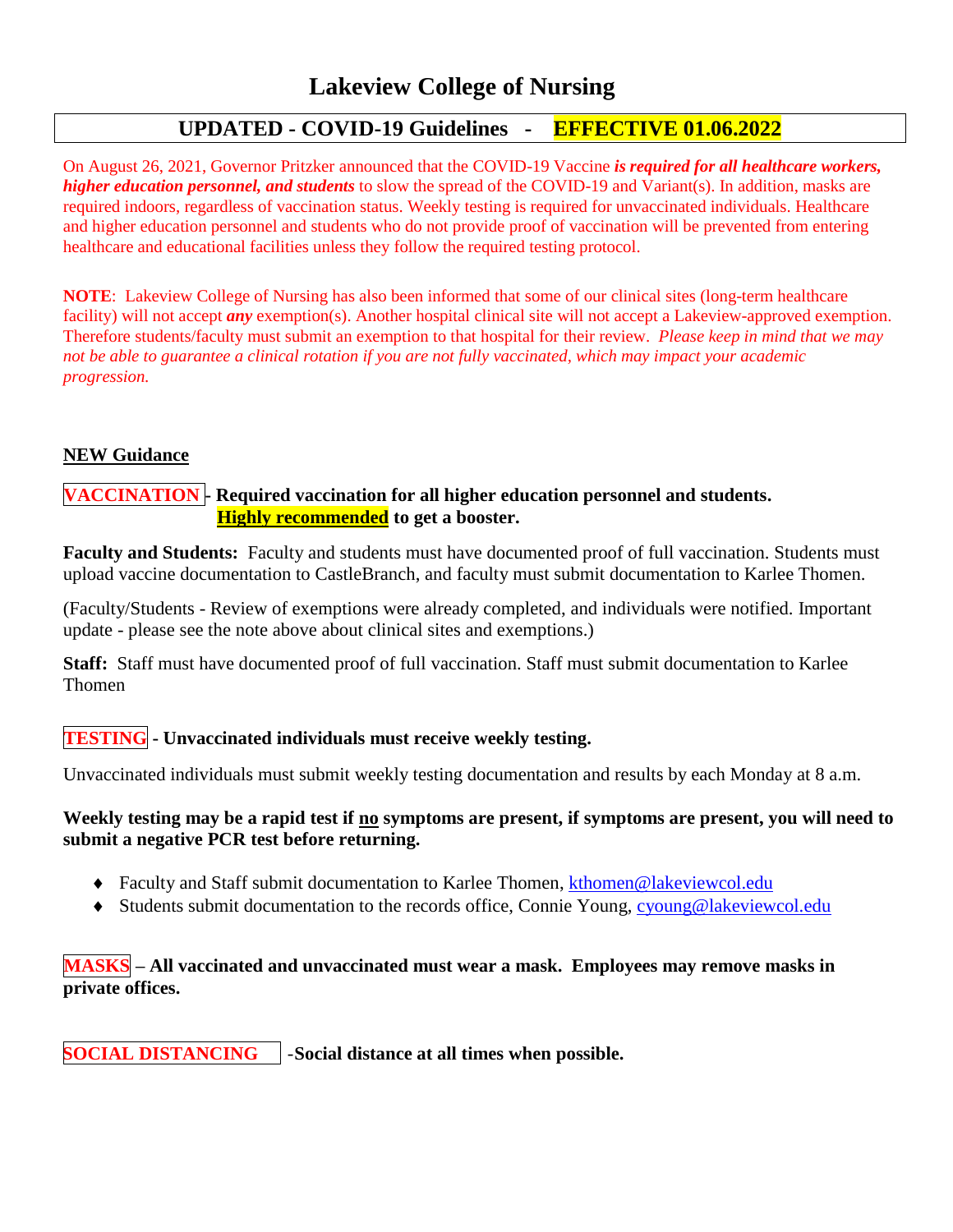# **EXPOSURE – Close Contact to Someone with COVID-19.**

| If you:<br>Have been boosted                                                                                                                                                    | Wear a mask around others for 10 days                                                                                         |
|---------------------------------------------------------------------------------------------------------------------------------------------------------------------------------|-------------------------------------------------------------------------------------------------------------------------------|
| OR<br>Completed the primary series of Pfizer or Moderna<br>within the last 6 months<br>OR                                                                                       | Test on day 5, if possible<br>If symptoms develop, immediately quarantine                                                     |
| Completed the primary series of J&J vaccine within<br>the last 2 months                                                                                                         | until a negative test confirms symptoms are not<br>caused by COVID-19                                                         |
| If you:<br>Completed the primary series of Pfizer or Moderna<br>vaccine over 6 months ago and are not boosted<br><b>OR</b><br>Completed the primary series of J&J over 2 months | Stay home for 5 days. After that continue to wear<br>a mask around others for 5 additional days<br>Test on day 5, if possible |
| ago and are not boosted<br>OR<br>Are unvaccinated                                                                                                                               | If symptoms develop, immediately quarantine<br>until a negative test confirms symptoms are not<br>caused by COVID-19          |

\*Students should contact Dr. Stuckey at 217-709-0945 or lstuckey@lakeviewcol.edu for quarantine/isolation guidance. Employees should contact their direct supervisor.

## **COVID-19 Vaccination**

The CDC and our clinical agencies state that vaccination is the leading prevention method to protect individuals and spread the COVID-19 virus. Several agencies provide the vaccine; here are a few:

- Vermilion County Health Department https://vchd.org/covid-19/
- Clinics by Illinois Counties https://carle.org/Home/COVID-19-Resources/COVID-19-Vaccine-Information
- OSF HealthCare https://www.osfhealthcare.org/covid19/vaccine/
- Sarah Bush Lincoln https://www.sarahbush.org/vaccines/
- State of Illinois Vaccination Locations https://coronavirus.illinois.gov/vaccines/vaccination-locations.html

## **TESTING**

All Testing Sites and guidance in Illinois: http://www.dph.illinois.gov/testing

**Frequent emails are forwarded to the college community with COVID updates and include testing and vaccination information.**